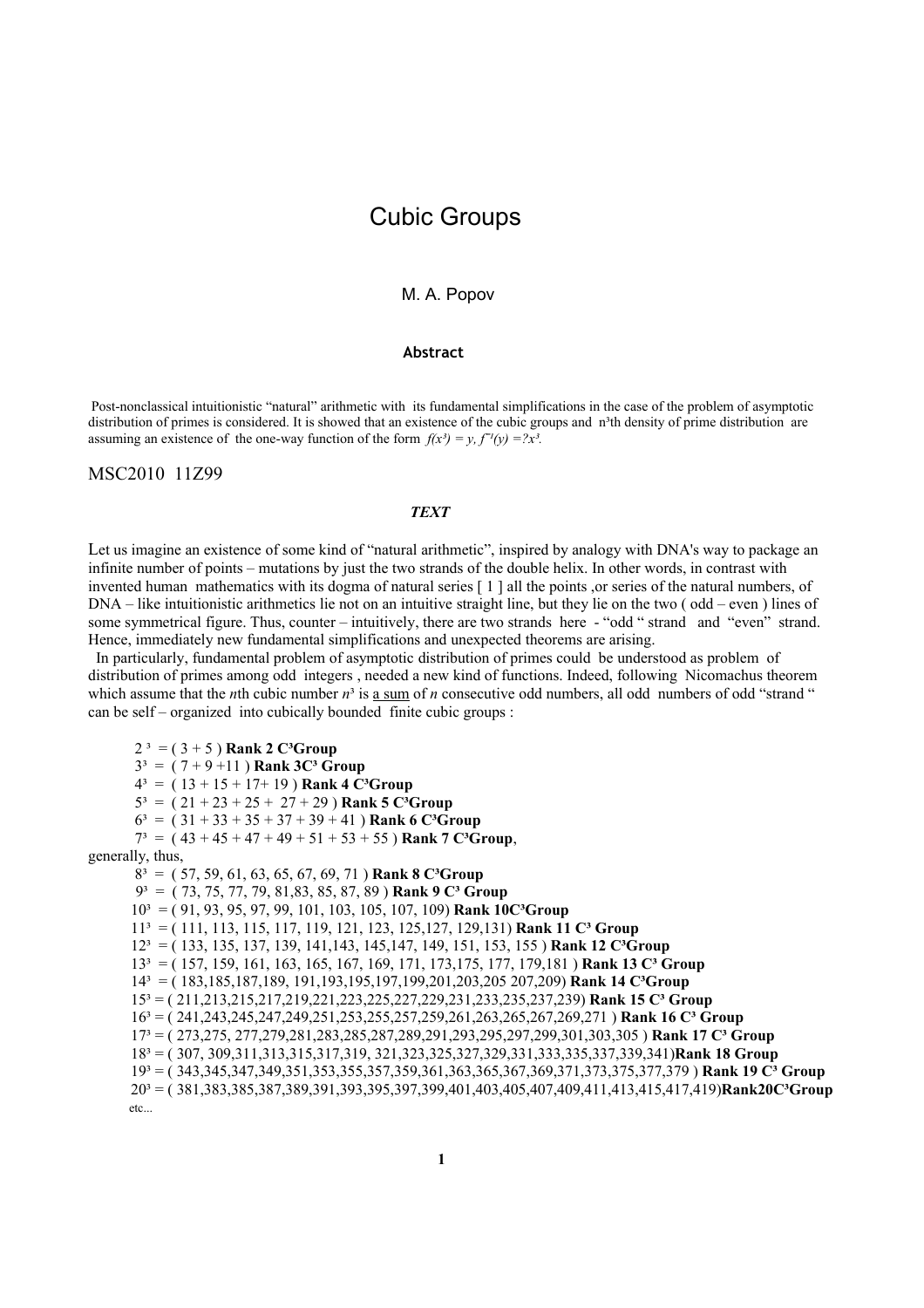where the  $n^3$ th length represents a kind of  $n^3$ th density of prime distribution.

Thus, in

|                | $23$ - interval of odd strand there are 2 primes  |  |
|----------------|---------------------------------------------------|--|
|                | $33$ - interval of odd strand there are 2 primes; |  |
|                | $43$ - interval of odd strand there are 3 primes; |  |
|                | $53$ - interval of odd strand there are 2 primes; |  |
|                | $63$ - interval of odd strand there are 3 primes; |  |
|                | $73$ - interval of odd strand there are 3 primes; |  |
| $\ldots$ , etc |                                                   |  |

However, in order to express such form of functional inter -dependence we are needed a notion of one way function.

**DEFINITION** +. One way function is a function *f* from a set *x* to a set *y* if that is easy to compute for all  $x \in X$ , but hard to invert.[ 2][3].Their existence would prove that the computational complexity classes P and NP are distinct , correspondingly, complete test for all possible permutations ( " perebor" in Levin's sense [ 2 ] ) by "brutal force" is not avoidable. Examples of known hypothetical one way functions are :  $x \rightarrow x^2$  mod *n* (where  $n = prime \cdot prime$ );  $f^{\circ}(x_{1},...,x_{n}) = f(x_{1})...f(x_{n})$ ,and,  $D' = A^{2}QA$  [ 3 ].

Hence,

**LEMMA+.** There exists a function f from a set of all odd sums  $x^3$  to a set of primes-summands *y*,or

 $f(x^3) = y$ which is easy to compute, but hard to invert  $f^{-1}(v) = ? x^3$ .

### **Computational Awearing .**

### **Function** Cubic Group C<sup>3</sup>

 $f(2^3) = f(3+5) = f(8) = 2$  **Rank 2 Group** 2 members,their sum is 8, 2 primes (3,5)

 $f(3^3) = f(7 + 9 + 11) = f(27) = 2$  **Rank 3 Group** 3 members, their sum is 27, 2 primes ( 7,11)

 $f(4^3) = f(13 + 15 + 17 + 19) =$ **Rank 4 Group**  $= f(64) = 3$  4 members, their sum is 64, 3 primes ( 13,17,19)

 $f(5^3) = f(21 + 23 + 25 + 27 + 29) =$ **Rank 5 Group**  $= f(125) = 2$  5 members, their sum is 125, 2 primes ( 23, 29 )

 $f (6^3) = f (31 + 33 + 35 + 37 + 39 + 41) = f (216) = 3$  **Rank 6 Group**<br>6 members, their sum is 216 6 members, their sum is  $216$ , 3 primes (  $31,37,41$  )

 $f(7^3) = f(43 + 45 + 47 + 49 + 51 +$  **Rank 7 Group**  $+ 53 + 55$  ) = f ( 343 ) = 3 7 members, their sum is 343, 3 primes ( 43, 47, 53 )

 $f(8^3) = f(57 + 59 + 61 + 63 + 65 +$  **Rank 8 Group**  $67 + 69 + 71$  ) = f( 512) 8 members, their sum is 512, 4 primes ( 59,61,  $= 4$  67,71 ).

 $f(9^3) = f(73 + 75 + 77 + 79 + 81 +$  **Rank 9 Group** 9 members, their sum is  $729.4$  primes ( $73.79$ ,  $= f(729) = 4$  83,89).

$$
1(92) - 1(75 + 75 + 77 + 79 + 81 + 82)
$$
  
= 83 + 85 + 87 + 89) =  
= f(729) = 4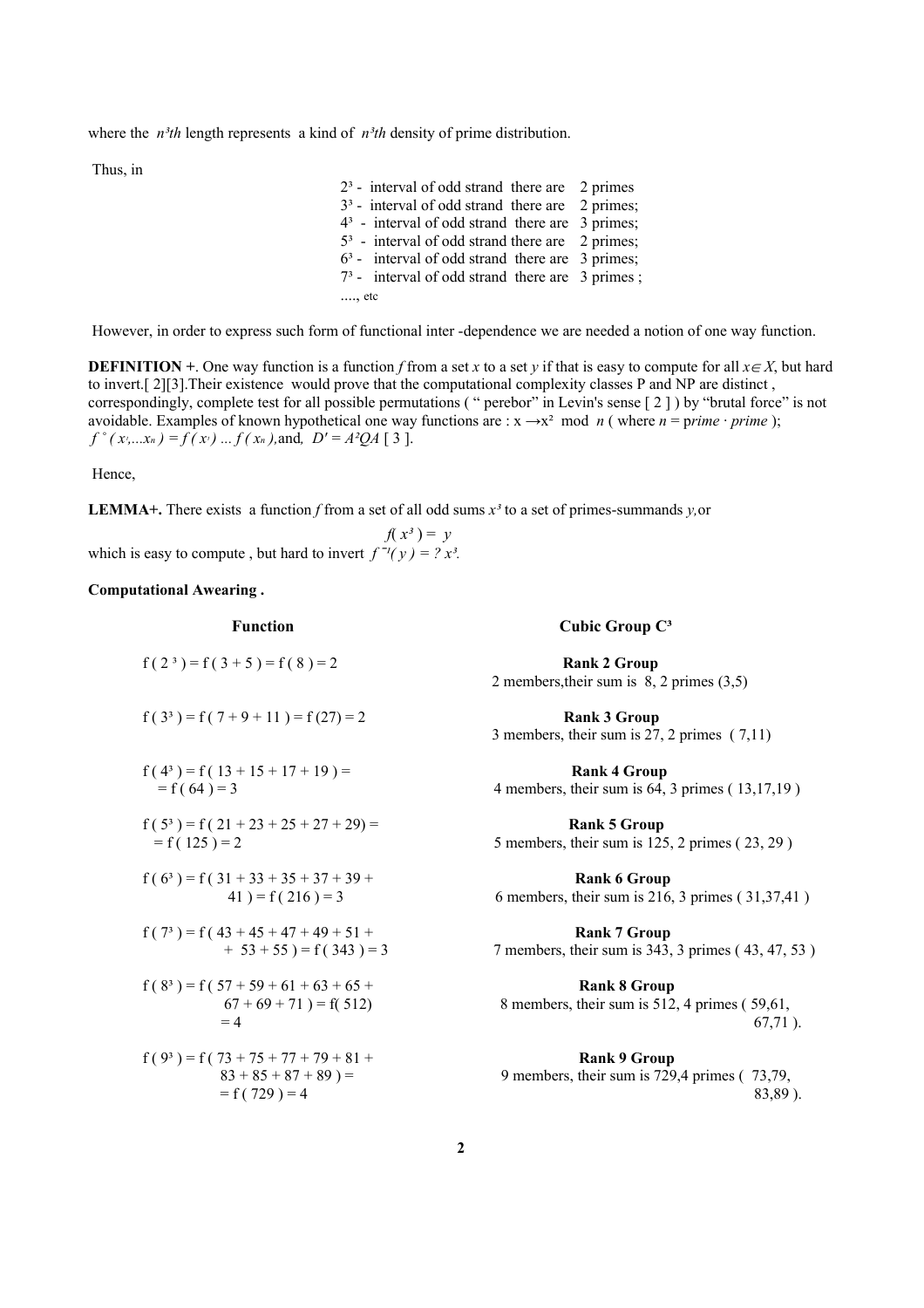$f(10^3) = f(91 + 93 + 95 + 97 + 99 + 101 + 103 + 105 + 107 + 109) =$ <br>**Rank 10 Group** f  $(11<sup>3</sup>) = f(111 + 113 + 115 + 117 +$  **Rank 11 Group**  $= f( 1331 0 = 3$  $f(12^3) = f(133 + 135 + 137 + 139 +$ **Rank 12 Group**  $= f( 1728 ) = 4$  $f(13^3) = f(157 + 159 + 161 + 163 +$ **Rank 13 Group**  $181$ ) = f (2197) = 6 f  $(14^3)$  = f  $(183 + 185 + 187 + 189 +$  **Rank 14 Group**  $207 + 209$ ) = f (2744) =  $= 4$  $f(15^3) = f(211 + 213 + 215 + 217 +$  **Rank 15 Group**  $235 + 237 + 239$ ) = f ( $3375$ ) = 6  $f(16^3) = f(241 + 243 + 245 + 247 +$  **Rank 16 Group**  $265 + 267 + 269 + 271$ ) = f ( $4096$ ) = 6 f  $(17<sup>3</sup>) = f(273 + 275 + 277 + 279 +$ **Rank 17 Group**  $297 + 299 + 301 + 303$  $305$ ) = f (4913) = 4 f ( $18<sup>3</sup>$ ) = f ( $307 + 309 + 311 + 313 +$  **Rank 18 Group**  $331 + 333 + 335 + 337 +$ 

 $339 + 341$  ) = f (5832)

 $= 6$ 

10 members, their sum is  $1000,4$  primes (  $97,101$ ,  $= f(1000) = 4$  107,109).

119 + 121 + 123 + 125 + 11 members, their sum is 1331,3 primes (113,127,  $127 + 129 + 131$  = 131 )

 141 + 143 + 145 + 147 + 12 members, their sum is 1728, 4 primes (137,139,  $149 + 151 + 153 + 155 = 149,151$ 

 165 + 167 + 169 + 171 + 13 members, their sum is 2197, 6 primes (157,163,  $173 + 175 + 177 + 179 + 181$ 

 191 + 193 + 195 + 197 + 14 members, their sum is 2744, 4 primes ( 191,193,  $199 + 201 + 203 + 205 +$  197,199 )

 219 + 221 + 223 + 225 + 15 members, their sum is 3375, 6 primes (211,223,227,  $227 + 229 + 231 + 233 + 229,233,239$ 

 249 + 251 + 253 + 255 + 16 members, their sum is 4096, 6 primes (241,251,257,  $257 + 259 + 261 + 263 + 263$ 

 281 + 283 + 285 + 287 + 17 members, their sum is 4913, 4 primes (277,281,  $289 + 291 + 293 + 295 +$  283,293)

 $315 + 317 + 319 + 321 + 18$  members, their sum is 5832, 6 primes (307,311,  $323 + 325 + 327 + 329 + 313,317,331,337$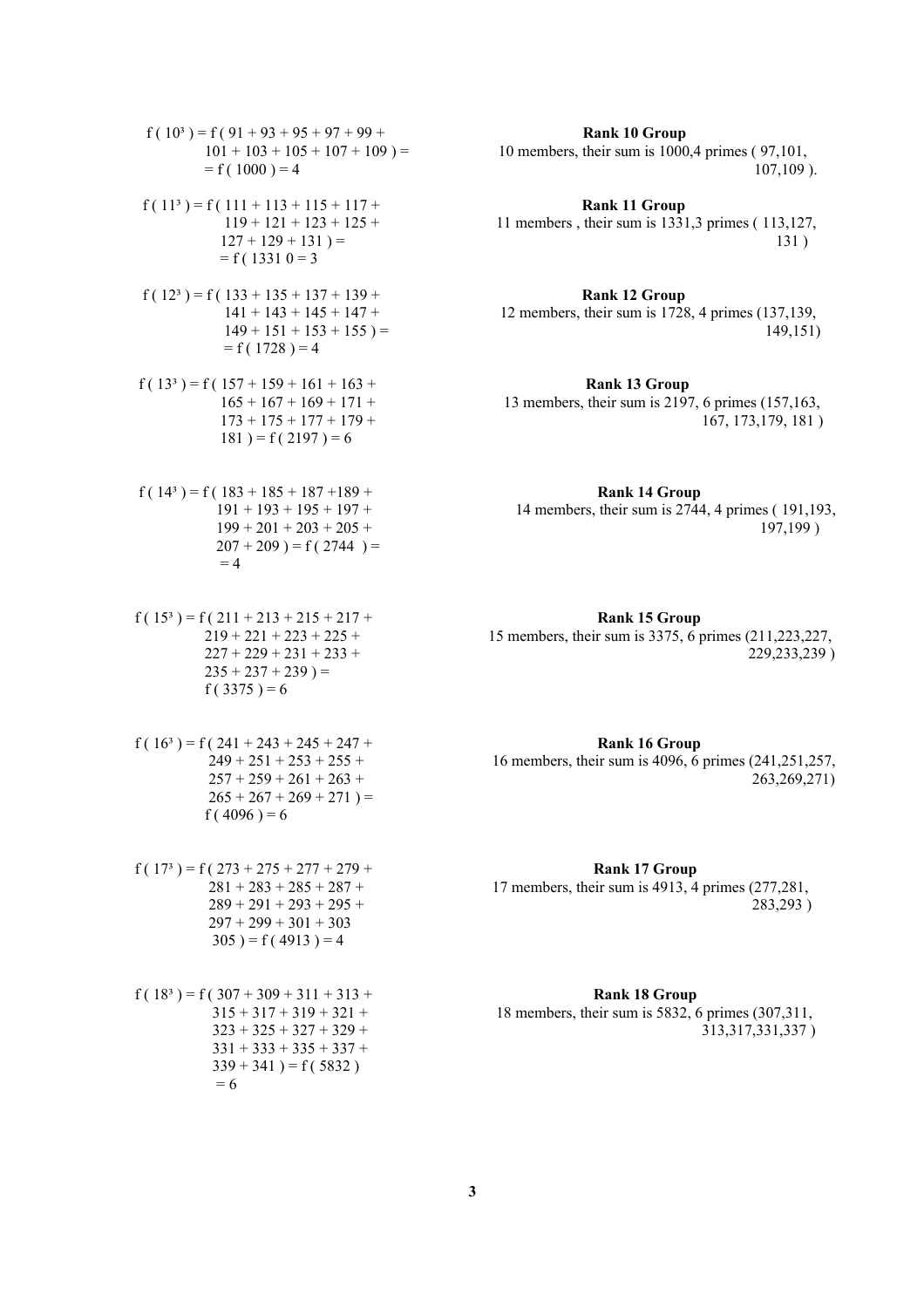| $f(19^3) = f(343 + 345 + 347 + 349 +$<br>$351 + 353 + 355 + 357 +$<br>$359 + 361 + 363 + 365 +$<br>$367 + 369 + 371 + 373 +$<br>$375 + 377 + 379$ ) =<br>$f(6859) = 7$                                   |
|----------------------------------------------------------------------------------------------------------------------------------------------------------------------------------------------------------|
| $f(20^3) = f(381 + 383 + 385 + 387 +$<br>$389 + 391 + 393 + 395 +$<br>$397 + 399 + 401 + 403 +$<br>$405 + 407 + 409 + 411 +$<br>$413 + 415 + 417 + 419 =$<br>$f(8000) = 6$                               |
| $f(21^3) = f(421 + 423 + 425 + 427 +$<br>$429 + 431 + 433 + 435 +$<br>$437 + 439 + 441 + 443 +$<br>$445 + 447 + 449 + 451 +$<br>$453 + 455 + 457 + 459 +$<br>$461$ ) = f (9261) = 8                      |
| $f(22^3) = f(463 + 465 + 467 + 469 +$<br>$471 + 473 + 475 + 477 +$<br>$479 + 481 + 483 + 485 +$<br>$487 + 489 + 491 + 493 +$<br>$495 + 497 + 499 + 501 +$<br>$503 + 505$ ) = f(10648)<br>$=7$            |
| $f(23^3) = f(507 + 509 + 511 + 513 +$<br>$515 + 517 + 519 + 521 +$<br>$523 + 525 + 527 + 529 +$<br>$531 + 533 + 535 + 537 +$<br>$539 + 541 + 543 + 545 +$<br>$547 + 549 + 551$ ) =<br>$f(12167) = 5$     |
| $f(24^3) = f(553 + 555 + 557 + 559 +$<br>$561 + 563 + 565 + 567 +$<br>$569 + 571 + 573 + 575 +$<br>$577 + 579 + 581 + 583 +$<br>$585 + 587 + 589 + 591 +$<br>$593 + 595 + 597 + 599$ )<br>$f(13824) = 8$ |
| $f(25^3) = f(601 + 603 + 605 + 607 +$<br>$609 + 611 + 613 + 615 +$<br>$617 + 619 + 621 + 623 +$<br>$625 + 627 + 629 + 631 +$<br>$633 + 635 + 637 + 639 +$<br>$(11 + 612 + 615 + 617 +$                   |

 $641 + 643 + 645 + 647 +$  $649$ ) = f (15625) = 8

**Rank 19 Group** 19 members, their sum is  $6859$ , 7 primes  $(347,349)$ ,  $353,359,367,373,379$ )

 f ( 20³ ) = f ( 381 + 383 + 385 + 387 + **Rank 20 Group** 20 members, their sum is 8000, 6 primes (383,389, 397,401,409,419)

**Rank 21 Group** 

21 members, their sum is  $9261,8$  primes (421,431, 433,439,443,449,457,461)

Rank 22 Group

22 members, their sum is 10648,7 primes (483,467, 479,487,491,499,503)

f ( 23³ ) = f ( 507 + 509 + 511 + 513 + **Rank 23 Group**

23 members, their sum is  $12167,5 \text{primes}$  ( 509,521,  $523,541,547$ )

Rank 24 Group 24 members, their sum is  $13824,8$  primes( 557,563,

569,571,577,587,593,599)

f ( 25³ ) = f ( 601 + 603 + 605 + 607 + **Rank 25 Group**

25 members, their sum is  $15625,8$  primes(  $601,607$ , 613,617,619,631,641,647)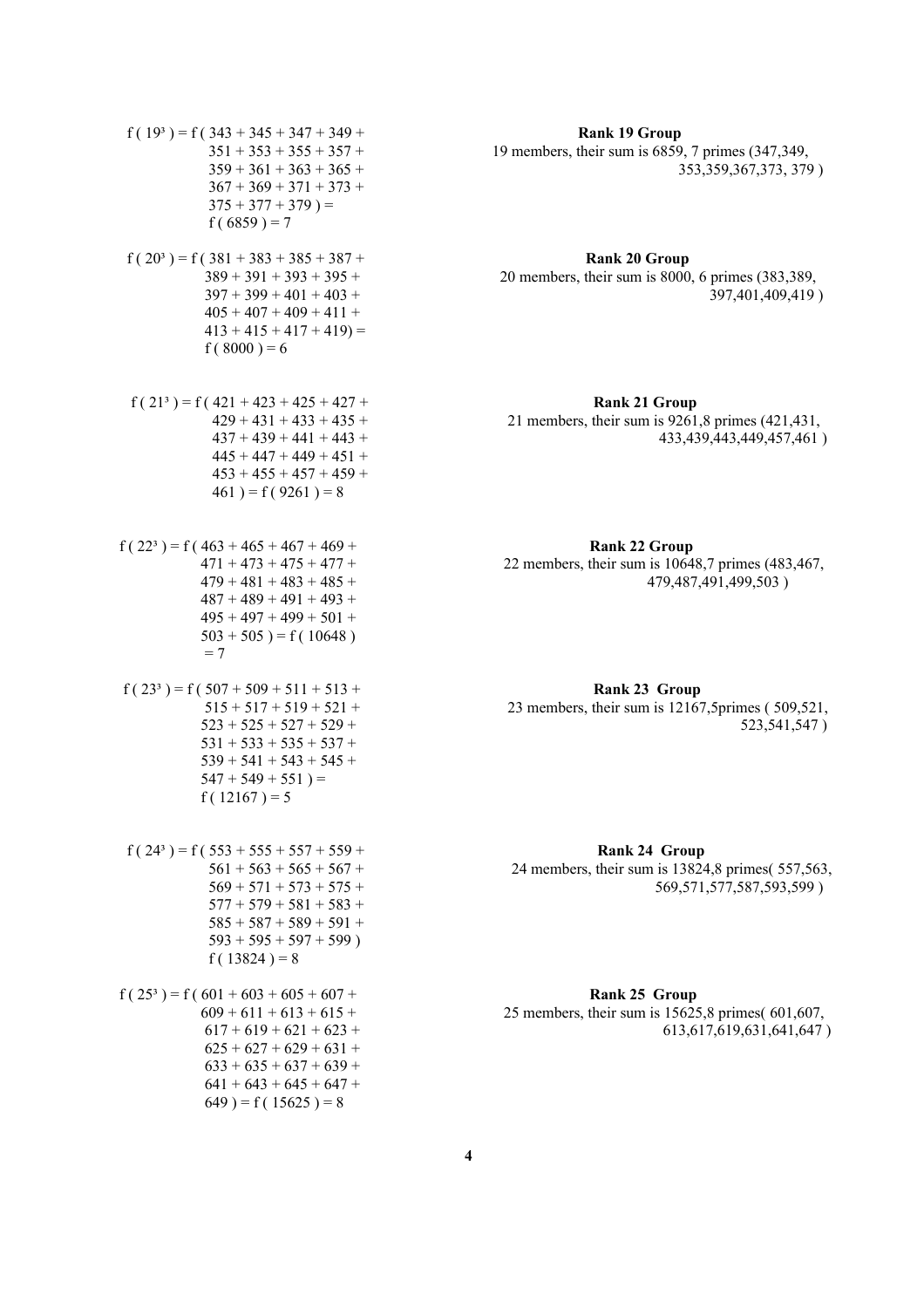- $f(26^3) = f(651 + 653 + 655 + 657 +$  **Rank 26 Group**  $667 + 669 + 671 + 673 +$  $675 + 677 + 679 + 681 +$  $683 + 685 + 687 + 689 +$  $691 + 693 + 695 + 697 +$  $699 + 701$ ) = f (17576)  $= 8$
- $f(27<sup>3</sup>) = f(703 + 705 + 707 + 709 +$  **Rank 27 Group**  $727 + 729 + 731 + 733 +$  $735 + 737 + 739 + 741 +$  $743 + 745 + 747 + 749 +$  $751 + 753 + 755$ ) = f ( $19683$ ) = 6
- $f(28^3) = f(757 + 759 + 761 + 763 +$ **Rank 28 Group**  $781 + 783 + 785 + 787 +$  $789 + 791 + 793 + 795 +$  $797 + 799 + 801 + 803 +$  $805 + 807 + 809 + 811$  $= f( 21952 ) = 8$
- $f(29^3) = f(813 + 815 + 817 + 819 +$  **Rank 29 Group**  $837 + 839 + 841 + 843 +$  $845 + 847 + 849 + 851 +$  $853 + 855 + 857 + 859 +$  $861 + 863 + 865 + 867 +$  $869$ ) = f (24389) = 8
- $f(30^3) = f(871 + 873 + 875 + 877 +$  **Rank 30 Group**  $903 + 905 + 907 + 909 +$  $911 + 913 + 915 + 917 +$  $919 + 921 + 923 + 925 +$  $927 + 929 + 931 + 933 +$  $935 + 937$ ) = f (27000)  $= 8$

Generally,

f ( 31³ ) =939 + ...+ 999 = f ( 29791) = 9 **Rank 31 Group**

$$
f(32^3) = 1001 + ... + 1063 = f(32768) = 11
$$

 $659 + 661 + 663 + 665 + 26$  members, their sum is 17576, 8 primes (653,659, 667 + 669 + 671 + 673 + 661,673,677,683,691)

 711 + 713 + 715 + 717 + 27 members, their sum is 119683,6 primes (,719, 719 + 721 + 723 + 725 + 727, 739,743,751)

 765 + 767 + 769 + 771 + 28 members, their sum is 21952,8 primes (757,761,  $773 + 775 + 777 + 779 + 779 + 769.811$ 

 $821 + 823 + 825 + 827 + 29$  members, their sum is 24389, 7 primes (,821,827,  $829 + 831 + 833 + 835 + 835 + 829,853,857,859,863$ 

 879 + 881 + 883 + 885 + 30 members, their sum is 27000,8 primes (881,883, 887 + 889 + 891 + 901 + 887,907,911,919,929,937 )

31 members, 29791, 9 primes

**Rank 31 Group** 32 members, 32768,11 primes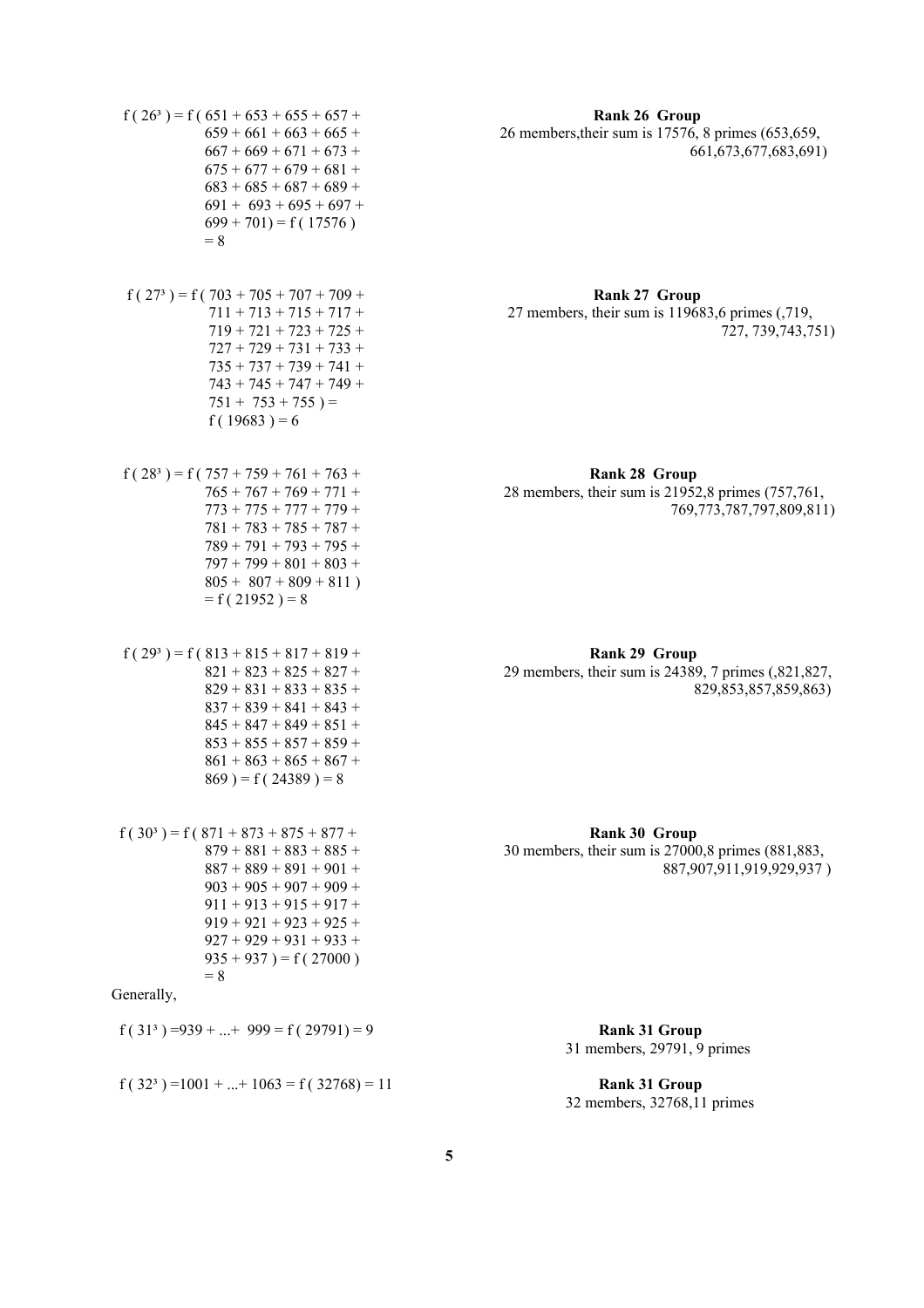| $f(33^3) = 1065 +  + 1129 = f(35937) = 10$   |
|----------------------------------------------|
| $f(34^3) = 1131 +  + 1197 = f(39304) = 7$    |
| $f(35^3) = 1199 +  + 1267 = f(32875) = 9$    |
| $f(36^3) = 1269 +  + 1339 = f(46656) = 12$   |
| $f(373) = 1341 +  + 1413 = f(50653) = 6$     |
| $f(38^3) = 1415 +  + 1489 = f(54872) = 14$   |
| $f(393) = 1491 +  + 1567 = f(59319) = 10$    |
| $f(40^3) = 1569 +  + 1647 = f(64000) = 12$   |
| $f(41^3) = 1649 +  + 1729 = f(68921) = 10$   |
| $f(42^3) = 1731 +  + 1813 = f(74088) = 11$   |
| $f(43^3) = 1815 +  + 1899 = f(79507) = 10$   |
| $f(44^3) = 1901 +  + 1987 = f(85184) = 10$   |
| $f(45^3) = 1989 +  + 2077 = f(91125) = 12$   |
| $f(46^3) = 2079 +  + 2169 = f(97336) = 14$   |
| $f(473) = 2171 +  + 2263 = f(103823) = 9$    |
| $f(48^3) = 22651 +  + 2359 = f(110592) = 15$ |
| $f(49^3) = 2361 +  + 2457 = f(117649) = 13$  |
| $f(50^3) = 2459 +  + 2557 = f(125000) = 12$  |
| $f(513) = 2559 +  + 2659 = f(132651) = 10$   |
|                                              |

**Rank 31 Group** 32, 35937,10 primes

**Rank 34 Group** 34, 39304 ,7 primes

**Rank 35 Group** 35, 42875,9 primes

**Rank 36 Group** 36, 46656 ,12 primes

**Rank 37 Group** 37, 50653 ,6 primes

**Rank 38 Group** 38; 54872 ,14 primes

**Rank 39 Group** 39; 59319,10 primes

**Rank 40 Group** 40;64000,12 primes

**Rank 41 Group** 41; 68921,10 primes

**Rank 42 Group** 42;74088;11primes.

**Rank 43 Group** 43;79507;10 primes

**Rank 44 Group** 44;85184;10 primes

**Rank 45 Group** 45;91125;12 primes

**Rank 46 Group** 46;97336;14 primes

**Rank 47 Group** 47;103823;9 primes

**Rank 48 Group** 48;110592;15 primes

**Rank 49 Group** 49;117649;13 primes

**Rank 50 Group** 50; 125000;12 primes

**Rank 51 Group** 51; 132651;10 primes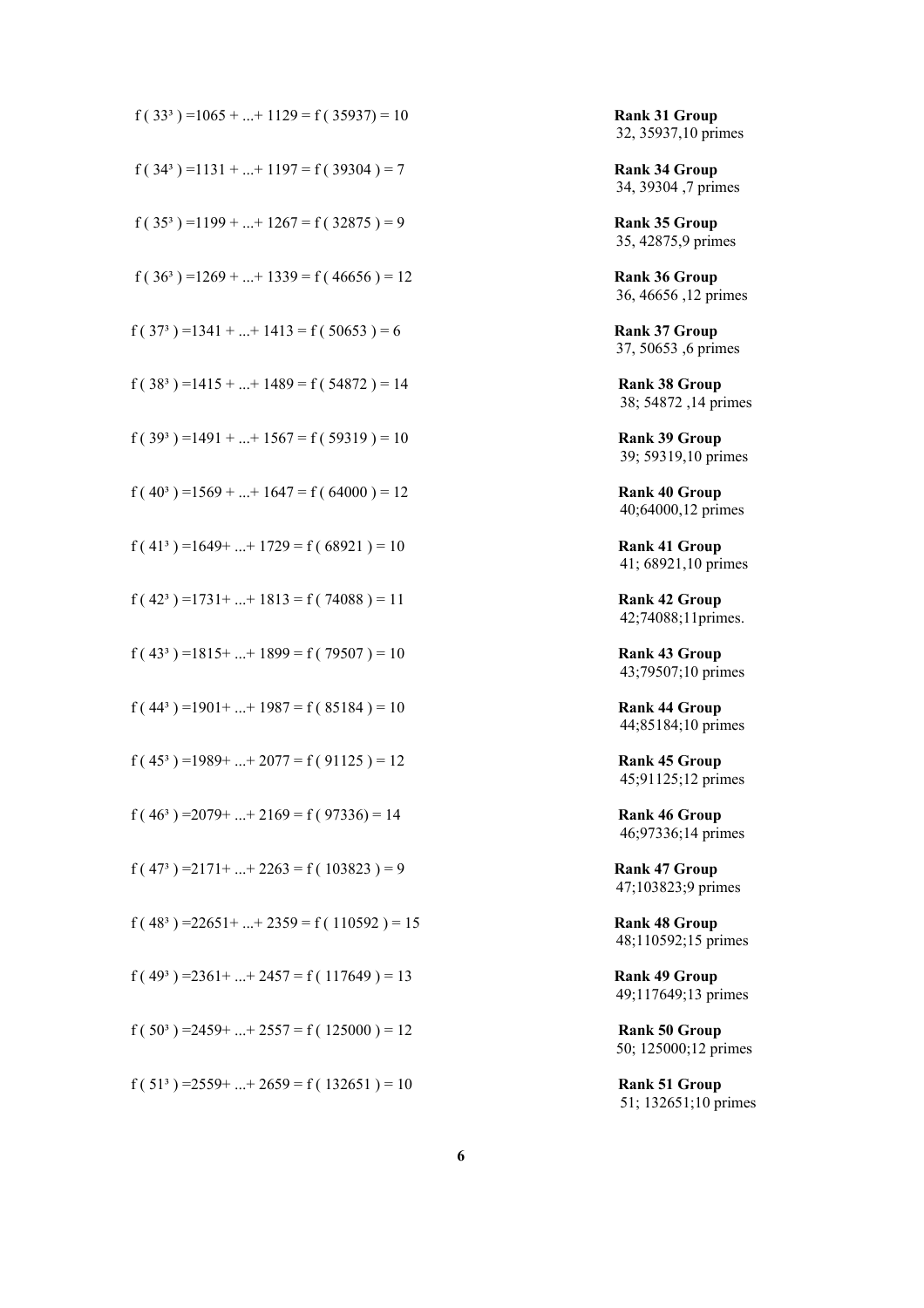| $f(52^3) = 2661 +  + 2763 = f(140608) = 17$ |
|---------------------------------------------|
| $f(53^3) = 2765 +  + 2869 = f(148877) = 13$ |
| $f(54^3) = 2871 +  + 2977 = f(157464) = 13$ |
| $f(55^3) = 2979 +  + 3087 = f(166375) = 12$ |
| $f(56^3) = 3089 +  + 3199 = f(175616) = 11$ |
| $f(573) = 3201 +  + 3313 = f(185193) = 14$  |
| $f(58^3) = 3313 +  + 3429 = f(195112) = 14$ |
| $f(593) = 3431 +  + 3547 = f(205379) = 17$  |
| $f(60^3) = 3549 +  + 3667 = f(216000) = 14$ |
| $f(613) = 3669 +  + 3789 = f(226981) = 15$  |
| $f(62^3) = 3791 +  + 3913 = f(238328) = 15$ |
| $f(63^3) = 3915 +  + 4039 = f(157464) = 16$ |
| $f(64^3) = 4041 +  + 4167 = f(262144) = 16$ |
| $f(65^3) = 4169 +  + 4297 = f(274625) = 17$ |
| $f(66^3) = 4299 +  + 4429 = f(287496) = 12$ |
| $f(67^3) = 4431 +  + 4563 = f(300763) = 16$ |
| $f(68^3) = 4565 +  + 4699 = f(314432) = 16$ |
| $f(69^3) = 4701 +  + 4837 = f(117649) = 16$ |
| $f(70^3) = 4839 +  + 4977 = f(343000) = 16$ |

..., at last, the largest known today cubic group is

**Rank 52 Group** 52; 140608;17 primes

**Rank 53 Group** 53; 148877;13 primes

**Rank 54 Group** 54; 157464; 13 primes

**Rank 55 Group** 55;166375; 12 primes

**Rank 56 Group** 56;175616; 11 primes

**Rank 57 Group** 57;185193; 14 primes

**Rank 58 Group** 58;195112; 14 primes

**Rank 59 Group** 59;205379; 17 primes

**Rank 60 Group** 60;216000;14 primes

 $Rank 61$ Group 61;226981;15 primes

Rank 62 Group 62; 238328; 15 primes

Rank 63 Group 63; 157464; 16 primes

**Rank 64 Group** 64; 262144; 16 primes

Rank 65 Group 65; 274625; 17 primes

**Rank 66 Group** 66;287496; 12 primes

**Rank 67 Group** 67; 300763; 16 primes

**Rank 68 Group** 68; 314432; 16 primes

Rank 69 Group 69; 117649; 16 primes

**Rank 70 Group** 70; 343000; 16 primes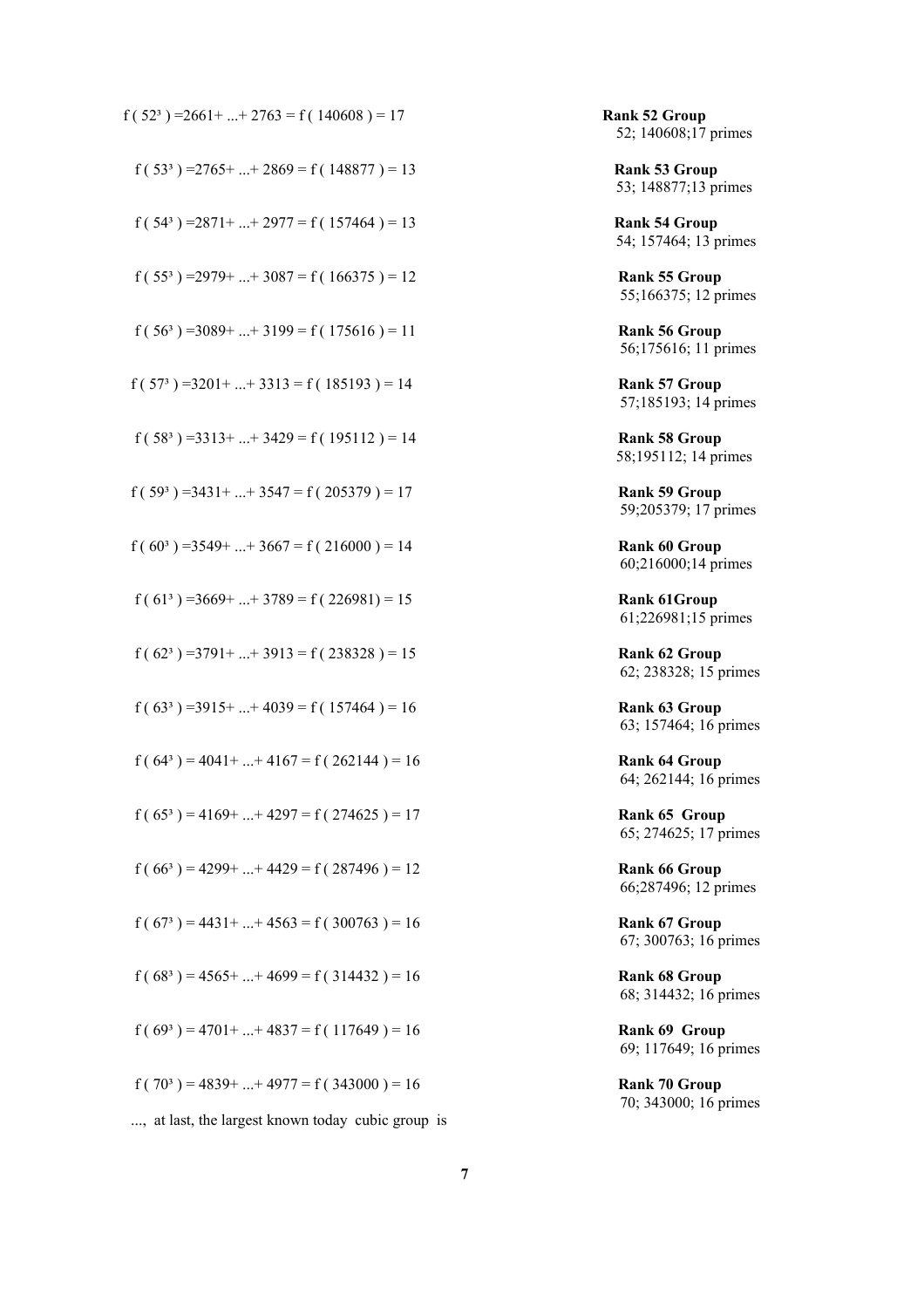| $f(6566^3) =  + 43112357 + 43112359 + 43112361 +$<br>$+43112363+43112365+43112367+$<br>$+43112369 + 43112371 + 43112373 +$<br>$+43112375+43112377+43112379+$<br>$+43112381 + 43112383 + 43112385 +$           | Rank 6566 Group<br>6566 members; their sum is<br>$2.8307572 \cdot 10^{11}$ ;<br>tested largest prime constructed of<br>group's members is |
|---------------------------------------------------------------------------------------------------------------------------------------------------------------------------------------------------------------|-------------------------------------------------------------------------------------------------------------------------------------------|
| $+43112387+43112389+43112391+$<br>$+43122393+43112395+43112397+$<br>$+43112399 + 43122401 + 43112403 +$<br>$+43112405 +43112407 +43112409 +$<br>$+43112411+43112413+43112415+$                                | 43112609<br>2<br>$-1[4]$                                                                                                                  |
| $+43112417+43112419+43112421+$<br>$+43112423+43112425+43112427+$<br>$+43112429 + 43112431 + 43112433 +$<br>$+43112435+43112437+43112439+$<br>$+43112441 + 43112443 + 43112445 +$                              |                                                                                                                                           |
| $+43112447+43112449+43112451+$<br>$+43112453+43112455+43112457+$<br>$+43112459 + 43112461 + 43112463 +$<br>$+43112465+43112467+43112469+$<br>$+43112471+43112473+43112475+$<br>$+43112477+43112479+43112481+$ |                                                                                                                                           |
| $+43112483+43112485+43112487+$<br>$+43112489 + 43112491 + 43112493 +$<br>$+43112495 +43112497 +43112499 +$<br>$+43112501 + 43112503 + 43112505 +$<br>$+43112507 +43112509 +43112511 +$                        |                                                                                                                                           |
| $+43112513+43112515+43112517+$<br>$+43112519 + 43112521 + 43112523 +$<br>$+43112525+43112527+43112529+$<br>$+43112531+43112533+43112535+$<br>$+43112537+43112539+43112541+$                                   |                                                                                                                                           |
| $+43112543+43112545+43112547+$<br>$+43112549 + 43112551 + 43112553 +$<br>$+43112555+43112557+43112559+$<br>$+43112561+43112563+43112565+$<br>$+43112567+43112569+43112571+$<br>$+43112573+43112575+43112577+$ |                                                                                                                                           |
| $+43112579 + 43112581 + 43112583 +$<br>$+43112585+43112587+43112589+$<br>$+43112591 + 43112593 + 43112595 +$<br>$+43112597 + 43112599 + 43112601 +$<br>$+43112603+43112605+43112607+$                         |                                                                                                                                           |
| $+43112609 + 43112611 + 43112613 +$<br>$+43112615+43112617+43112619+$<br>$+43112621+43112623+43112625+$<br>$+43112627+43112629+43112631+$<br>$+43112633+43112635+43112637+$                                   |                                                                                                                                           |
| $+43112639 + 43112641 + 43112643 +$<br>$+43112645+43112647+43112649+$<br>$+43112651+43112653+43112655+$<br>$+43122657+43112659+43112661+$<br>$+43112663+43112665+43112667+$                                   |                                                                                                                                           |
| $+43112669 + 43112671 + 43112673 +$<br>$+43112675+43112677+43112679+$<br>$+43112681+43112683+43112685+$<br>$+43112687+43112689+43112691+$<br>$+43112693+43112695+43112697+$                                   |                                                                                                                                           |